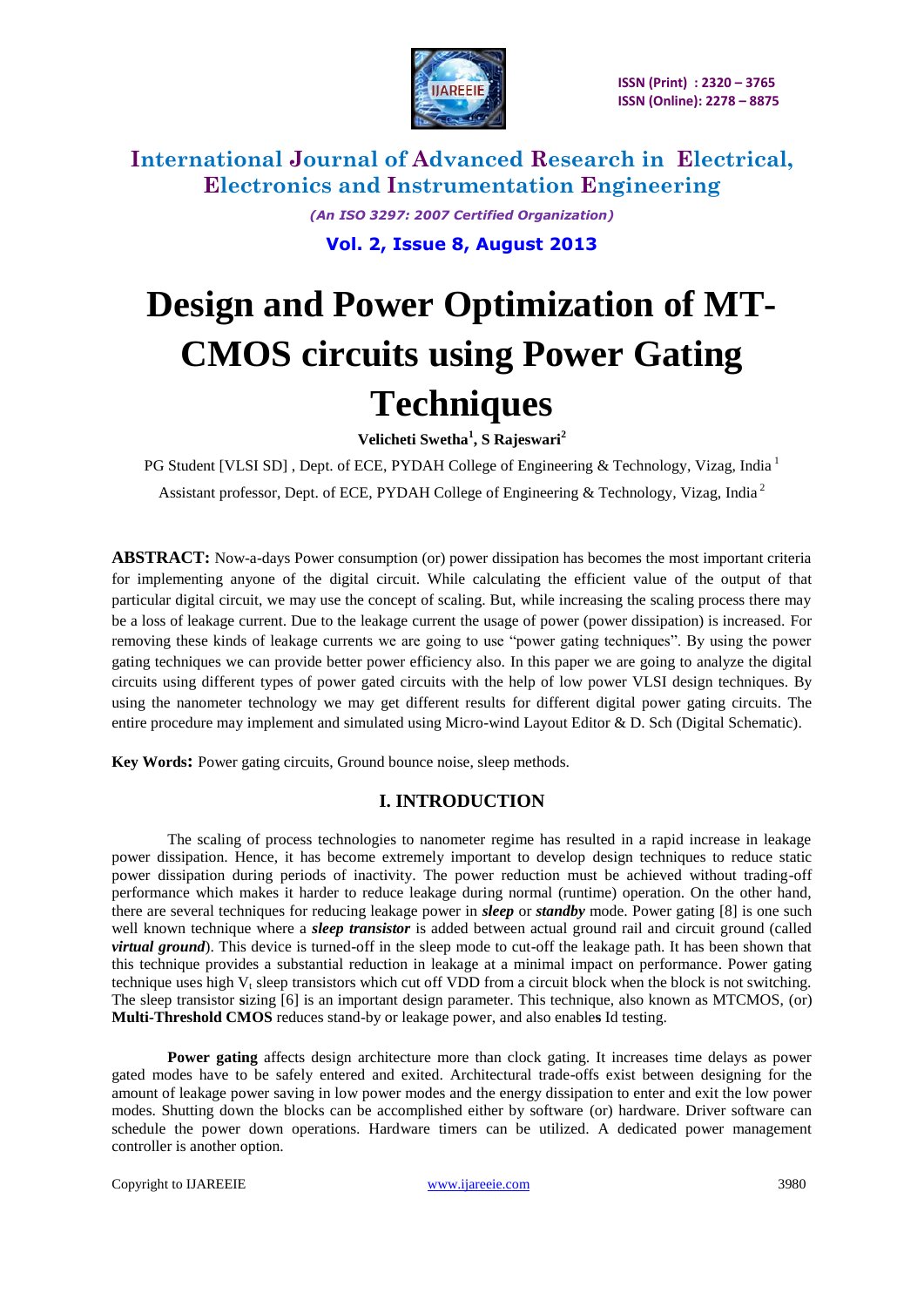

*(An ISO 3297: 2007 Certified Organization)*

# **Vol. 2, Issue 8, August 2013**

An externally switched power supply is a very basic form of power gating to achieve long term leakage power reduction. To shut off the block for small intervals of time, internal power gating is more suitable. CMOS switches that provide power to the circuitry are controlled by power gating controllers. Outputs of the power gated block discharge slowly. Hence output voltage levels spend more time in threshold voltage level. This can lead to larger short circuit current. Power gating uses low-leakage PMOS transistors as header switches to shut off power supplies to parts of a design in standby (or) sleep mode. Inserting the sleep transistors splits the chip's power network into a permanent power network connected to the power supply and a virtual power network that drives the cells and can be turned off.



**Fig1: Power Gated Circuits**

### **II. POWER-GATING PARAMETERS**

Power gating implementation has additional considerations for timing closure implementation. The following parameters need to be considered and their values carefully chosen for a successful implementation of this methodology.

- 1. *Power gate Size*: The power gate Size must be selected to handle the amount of switching current at any given time. The gate must be bigger such that there is no measurable voltage (IR) drop due to the gate. As a rule of thumb, the gate Size is selected to be around 3 times the switching capacitance. Designers can also choose between header (P-MOS) or footer (N-MOS) gate. Usually footer gates tend to be smaller in area for the same switching current. Dynamic power analyNMOS1s tools can accurately measure the switching current and also predict the Size for the power gate.
- 2. *Gate control slew rate*: In power gating, thiNMOS1s an important parameter that determines the power gating efficiency. When the slew rate is large, it takes more time to switch off and switch-on the circuit and hence can affect the power gating efficiency. Slew rate is controlled through buffering the gate control Signal.
- 3. *Simultaneous switching capacitance*: This important constraint refers to the amount of circuit that can be switched simultaneously without affecting the power network integrity. If a large amount of the circuit is switched simultaneously, the resulting "rush current" can compromise the power network integrity. The circuit needs to be switched in stage in order to prevent this.
- 4. *Power gate leakage*: Since power gates are made of active transistors, leakage reduction is an important consideration to maximize power savings.

### **i) Fine-grain power gating:**

Copyright to IJAREEIE [www.ijareeie.com](http://www.ijareeie.com/) 3981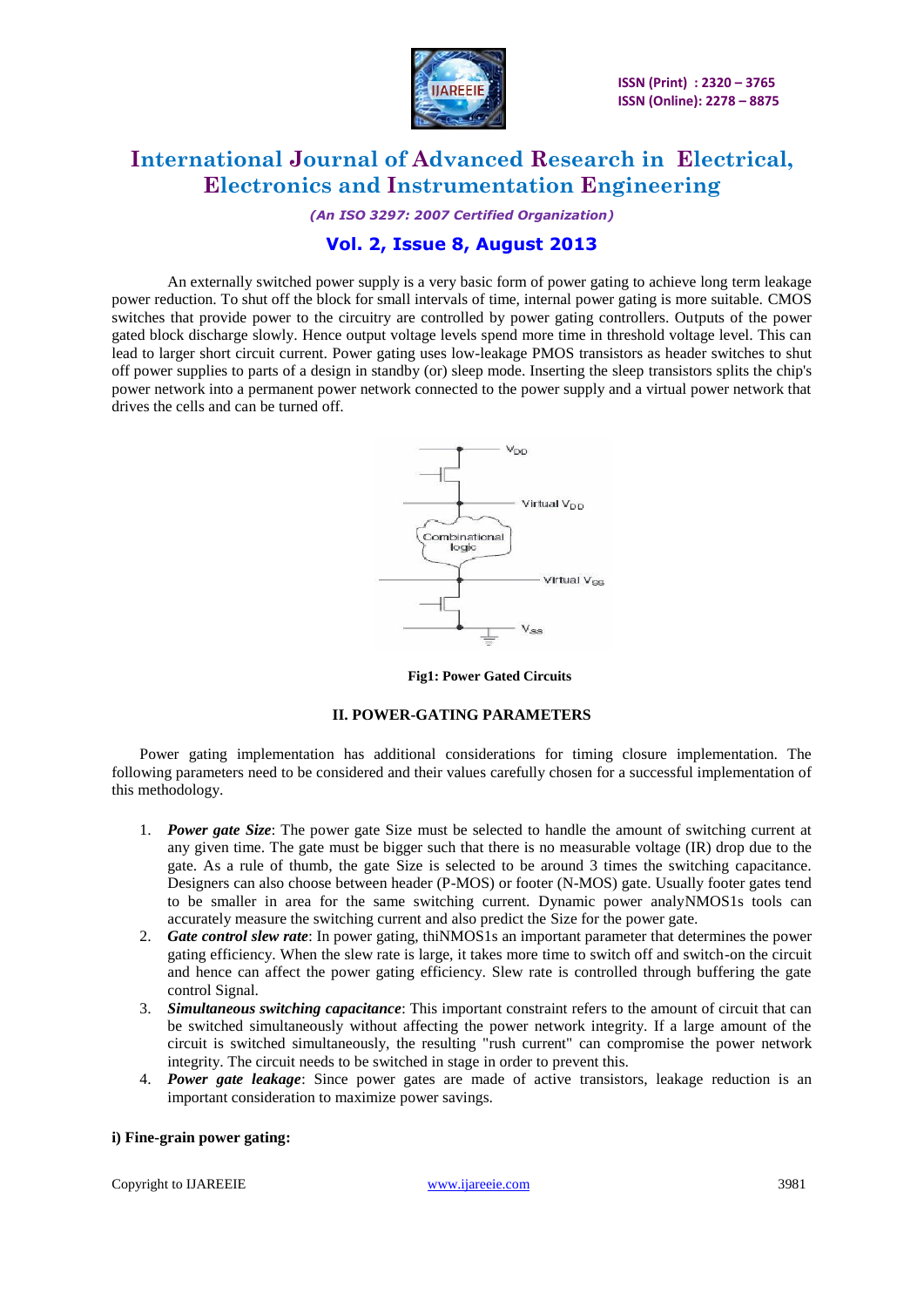

*(An ISO 3297: 2007 Certified Organization)*

### **Vol. 2, Issue 8, August 2013**

Adding a sleep transistor to every cell that is to be turned off imposes a large area penalty, and individually gating the power of every cluster of cells creates timing issue introduced by inter-cluster voltage variation that are difficult to resolve. Fine-grain power gating encapsulates the switching transistor as a part of the standard cell logic. Switching transistors are designed by either the library IP vendor or standard cell designer. Usually these cell designs conform to the normal standard cell rules and can easily be handled by EDA tools for implementation. The Size of the gate control is designed considering the worst case scenario that will require the circuit to switch during every clock cycle, resulting in a huge area impact. Some of the recent design implements the fine-grain power gating selectively, but only for the low  $V_t$  cells. If the technology allows multiple  $V_t$  libraries, the use of low  $V_t$  device is minimum in the design (20%), so that the area impact can be reduced. When using power gates on the low Vt cells the output must be isolated if the next stage is a high  $V_t$ cell. Otherwise it can cause the neighboring high  $V_t$  cell to have leakage when output goes to an unknown state due to power gating.

Gate control slew rate constraint is achieved by having a buffer distribution tree for the control Signals. The buffers must be chosen from a set of always on buffers (buffers without the gate control Signal) designed with high V<sub>t</sub> cells. The inherent difference between when a cell switches off with respect to another, minimizes the rush current during switch-on and switch-off. Usually the gating transistor is designed as a high V, device. Coarse-grain power gating offers further flexibility by optimizing the power gating cells where there is low switching activity. Leakage optimization has to be done at the coarse grain level, swapping the low leakage cell for the high leakage one. Fine-grain power gating is an elegant methodology resulting in up to 10 times leakage reduction. This type of power reduction makes it an appealing technique if the power reduction requirement is not satisfied by multiple  $V_t$  optimization alone.

#### **ii) Coarse-grain power gating:**

The coarse-grained approach implements the grid style sleep transistors which drives cells locally through shared virtual power networks. This approach is less sensitive to PVT variation, introduces less 1R-drop variation, and imposes a smaller area overhead than the cell- or cluster-based implementations. In coarse-grain power gating, the power-gating transistor is a part of the power distribution network rather than the standard cell. There are two ways of implementing a coarse-grain structure:

- 1. *Ring-based*: The power gates are placed around the perimeter of the module that is being switched-off as a ring. Special corner cells are used to turn the power Signals around the corners.
- 2. *Column-based*: The power gates are inserted within the module with the cells abutted to each other in the form of columns. The global power is the higher layers of metal, while the switched power is in the lower layers.

Gate sizing depends on the overall switching current of the module at any given time. Since only a fraction of circuits switch at any point of time, power gate Sizes are smaller as compared to the fine-grain switches. Dynamic power simulation using worst case vectors can determine the worst case switching for the module and hence the Size. The IR drop can also be factored into the analysis. Simultaneous switching capacitance is a major consideration in coarse-grain power gating implementation. In order to limit simultaneous switching, gate control buffers can be daisy chained, and special counters can be used to selectively turn on blocks of switches.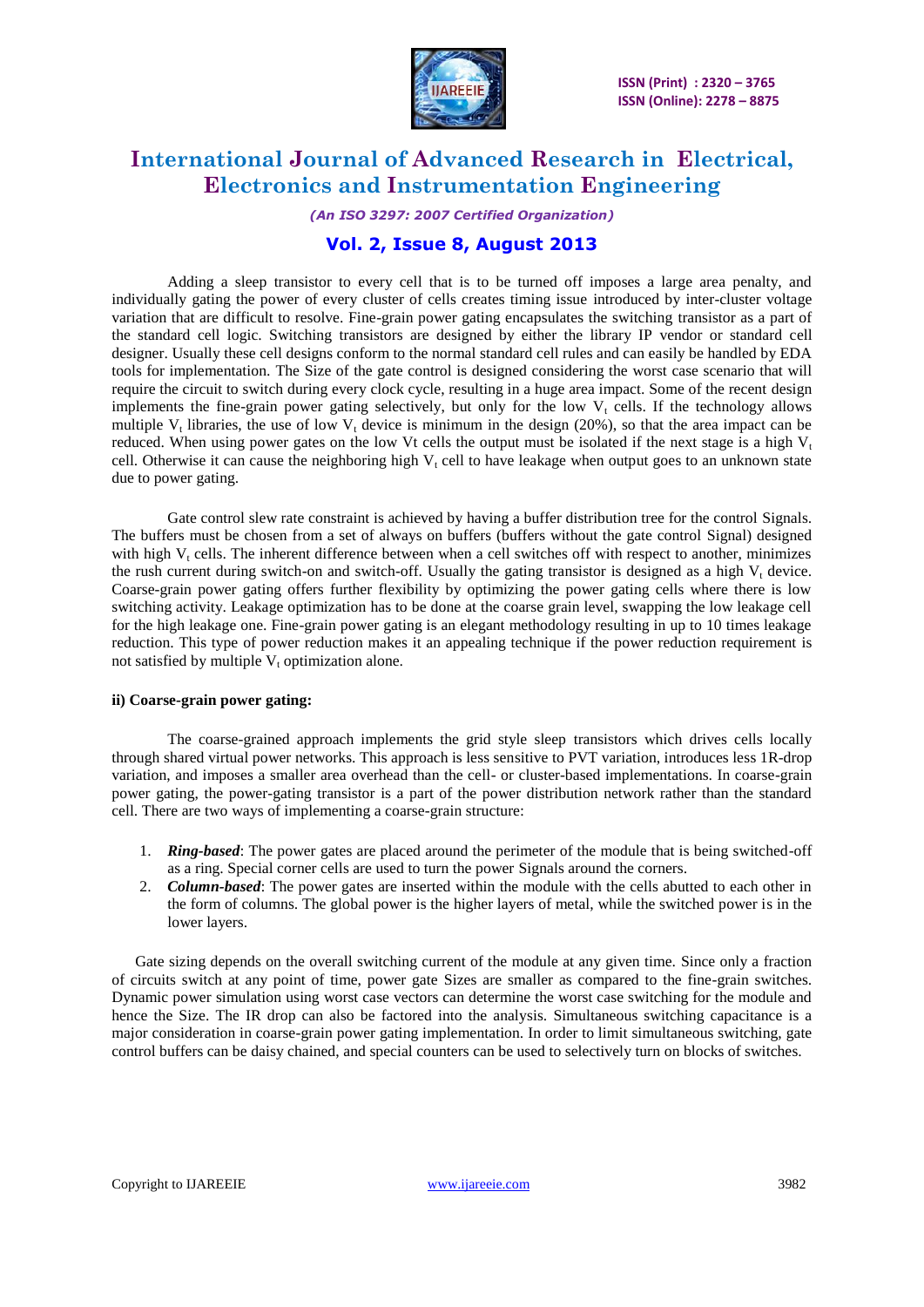

*(An ISO 3297: 2007 Certified Organization)*

### **Vol. 2, Issue 8, August 2013**

### **III. POWER GATING FOR DELAY REDUCTION:**



**Fig2. Device without Power gating**



#### **Fig-3: Device with Power gating with reduced area & Power using clustering network formation.**

This work presented a logic clustering based solution to the problem of controlling/optimizing the power gating parameters. The key design considerations in the power mode transitions are minimizing the wakeup delay, the peak current, and the total Size of sleep transistors. This work analyzed the relations between the three parameters, and solved the problem of finding logic clusters and their wakeup schedule that minimize the wakeup delay while satisfying the peak current and performance loss constraints.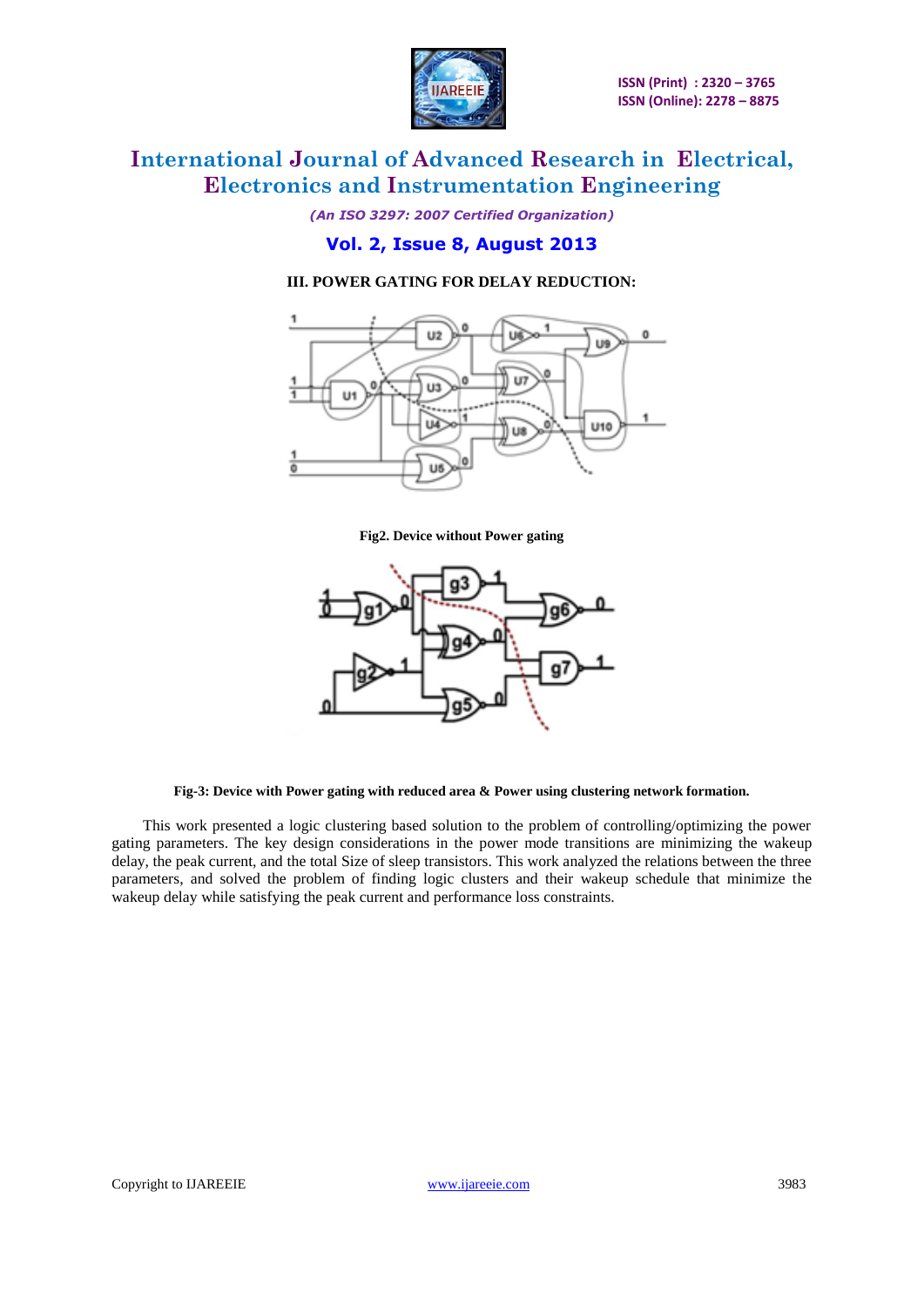

*(An ISO 3297: 2007 Certified Organization)*

# **Vol. 2, Issue 8, August 2013**





**Fig5: Dual Sleep Method**

 **Fig4: Sleepy Stack**





**Fig 6: Dual Stack Approach Fig 7: Proposed Power gating sleep circuit** 

A variation of the sleep approach, the zigzag approach, reduces wake- up overhead caused by sleep transistors by placement of alternating sleep transistors assuming a particular pre-selected input vector [4]. Another technique for leakage power reduction is the stack approach(Fig.4), which forces a stack effect by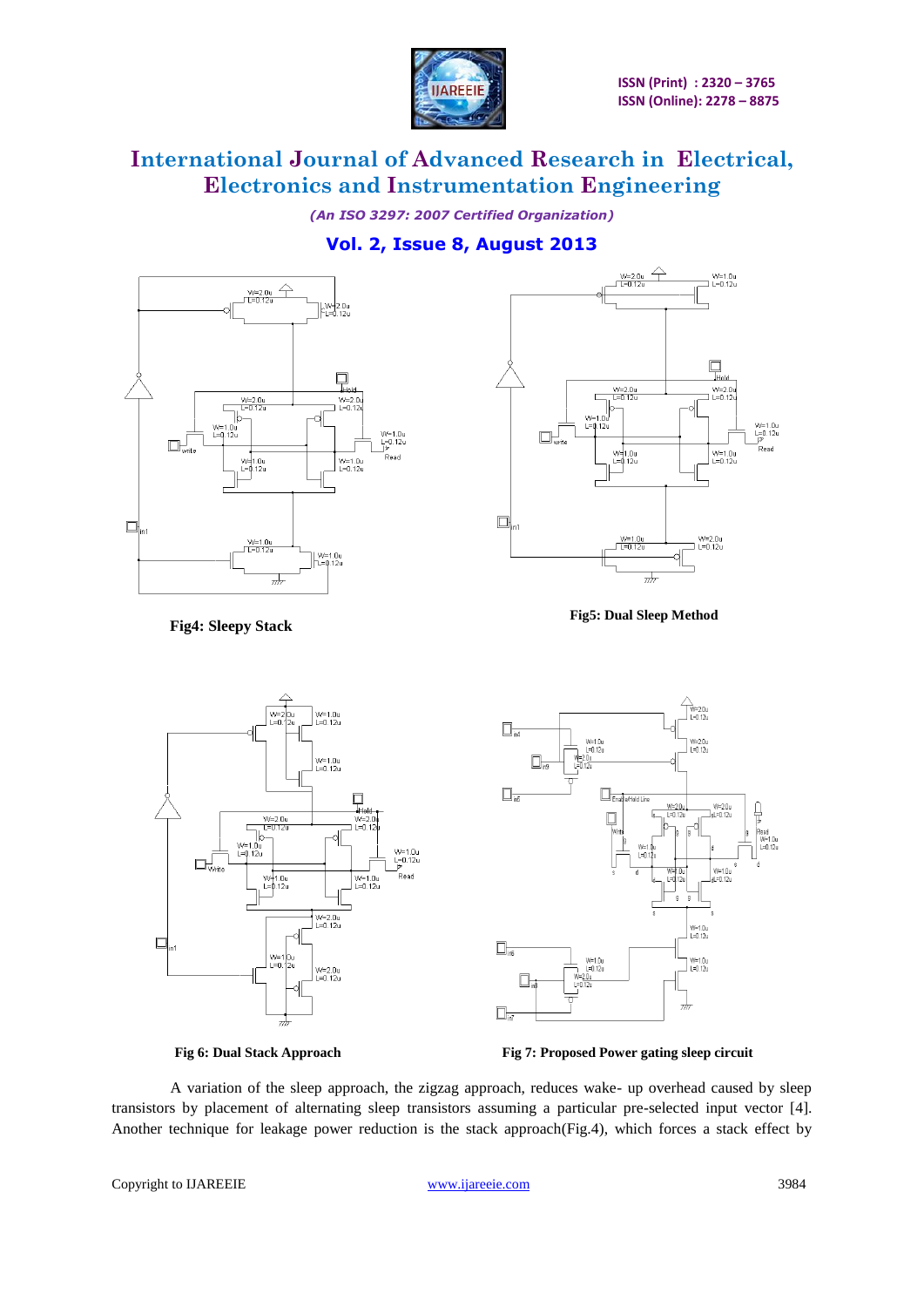

*(An ISO 3297: 2007 Certified Organization)*

# **Vol. 2, Issue 8, August 2013**

breaking down an existing transistor into two half Size transistors [5]. The divided transistors increase delay significantly and could limit the usefulness of the approach.

 The sleepy stack approach (Fig. 5) combines the sleep and stack approaches [2, 3]. The sleepy stack technique divides existing transistor into two half Size transistors like the stack approach. Then sleep transistors are added in parallel to one of the divided transistors. During sleep mode, sleep transistors are turned off and stacked transistors suppress leakage current while saving state. Each sleep transistor, placed in parallel to the one of the stacked transistors, reduces resistance of the path, so delay is decreased during active mode.

 However, area penalty is a significant matter for this approach since every transistor is replaced by three transistors and since additional wires are added for S and S', which are sleep Signals. Another technique called Dual sleep approach [11] (Fig. 6) uses the advantage of using the two extra pull- up and two extra pulldown transistors in sleep mode either in OFF state or in ON state. Since the dual sleep portion can be made common to all logic circuitry, less number of transistors is needed to apply a certain logic circuit.



### **V. SIMULATION RESULTS**









 **Fig-10: Simulation results for dual stack approach Fig-11: Simulation results of proposed power gating sleep circuit**

Copyright to IJAREEIE [www.ijareeie.com](http://www.ijareeie.com/) 3985